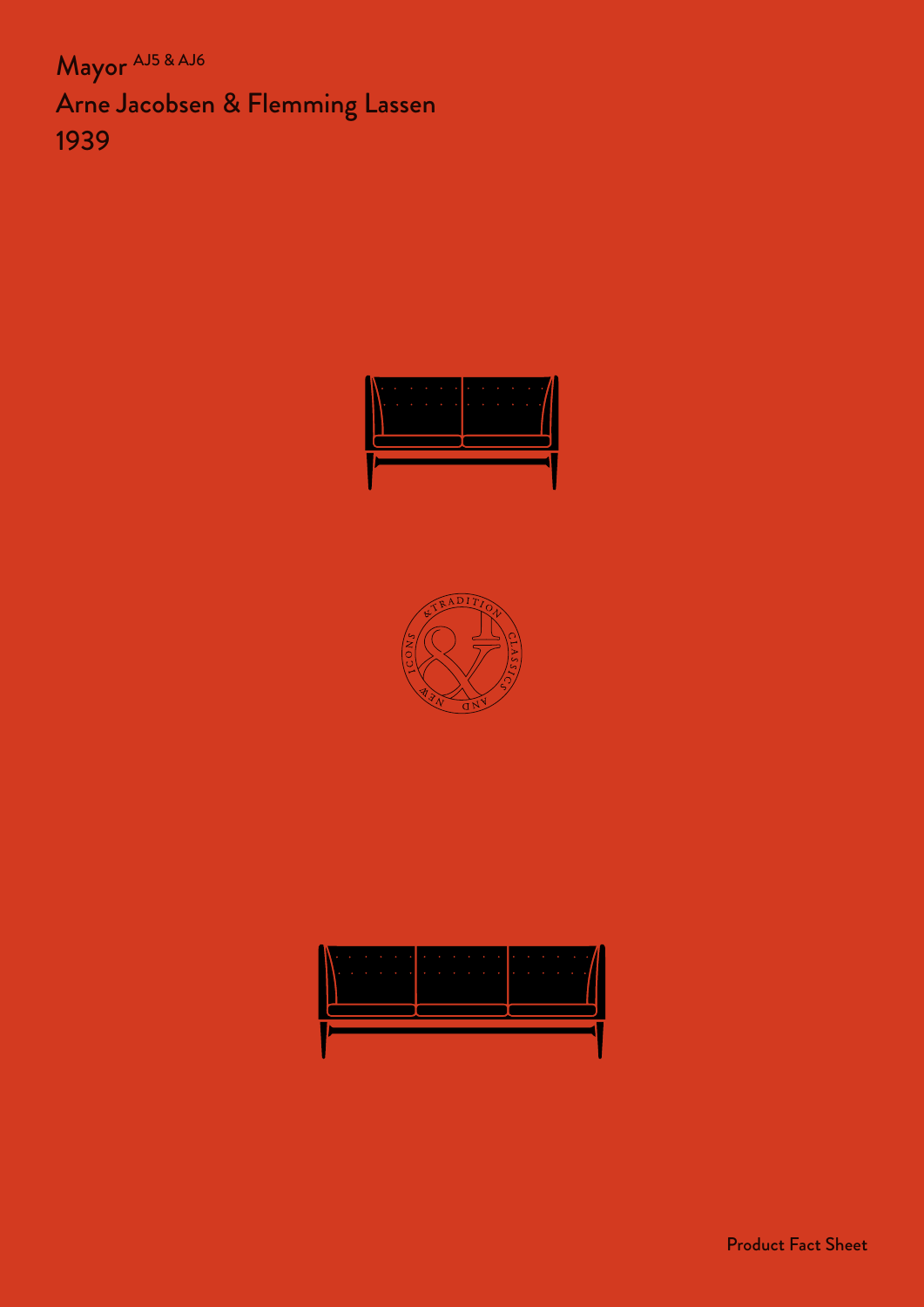

D: 62cm / 24.4in<br>L: 200cm / 78.7ir Seating H: 44cm/17.3in, Seating D: 50cm/19.7in

#### **Product category** Sofa

**Environment** Indoor

## **Material**

Solid oak or walnut base, internal solid wood frame, elastic belts, CMHR foam, fabric or leather upholstery

# **Production process**

The frame is made from solid beech and plywood and subsequently covered in HR foam and polyester wadding. The solid wood legs are turned and CNC milled.

#### **Finishes**

White Oiled Oak, Smoked Oiled Oak Black Lacquered Oak (RAL 9005) and Oiled Walnut

**Gliders** The legs are fitted with felt gliders as standard.

#### **Dimensions**

H: 82cm/32.3in, D: 62cm/24.4in, L: 200cm/78.7in, Seating H: 44cm/17.3in, Seating D: 50cm/19.7in

**Weight** Product: 45 kg / Incl. packaging: 82 kg

# **Strength, durability and safety testing**

The sofa is tested for strength, durability and safety according to EN 15373 Level 2 – General contract use.

**Packaging dimensions** H: 205cm/80.7in, W: 85.5cm/33.7in, D: 65 cm/25.6in

**Colli quantity** 1 pc

#### **COM - Material Consumption**

Fabric usage; 6.5 meters based on 140cm roll Leather usage; 11 square meters. COM must be approved by &Tradition to ensure suitability for upholstery

**Cleaning instructions** Please download our Material Care & Cleaning instructions through www.andtradition.com

Fast Track (1-2 weeks) White Oiled Oak w. Hallingdal 130

# **Related products**



Mayor AJ5 Arne Jacobsen & Flemming Lassen 1939











White Oiled Oak Smoked Oiled Oak Black Lacquered

Oak (RAL 9005)

Oiled Walnut

# & Tradition<sup>®</sup>